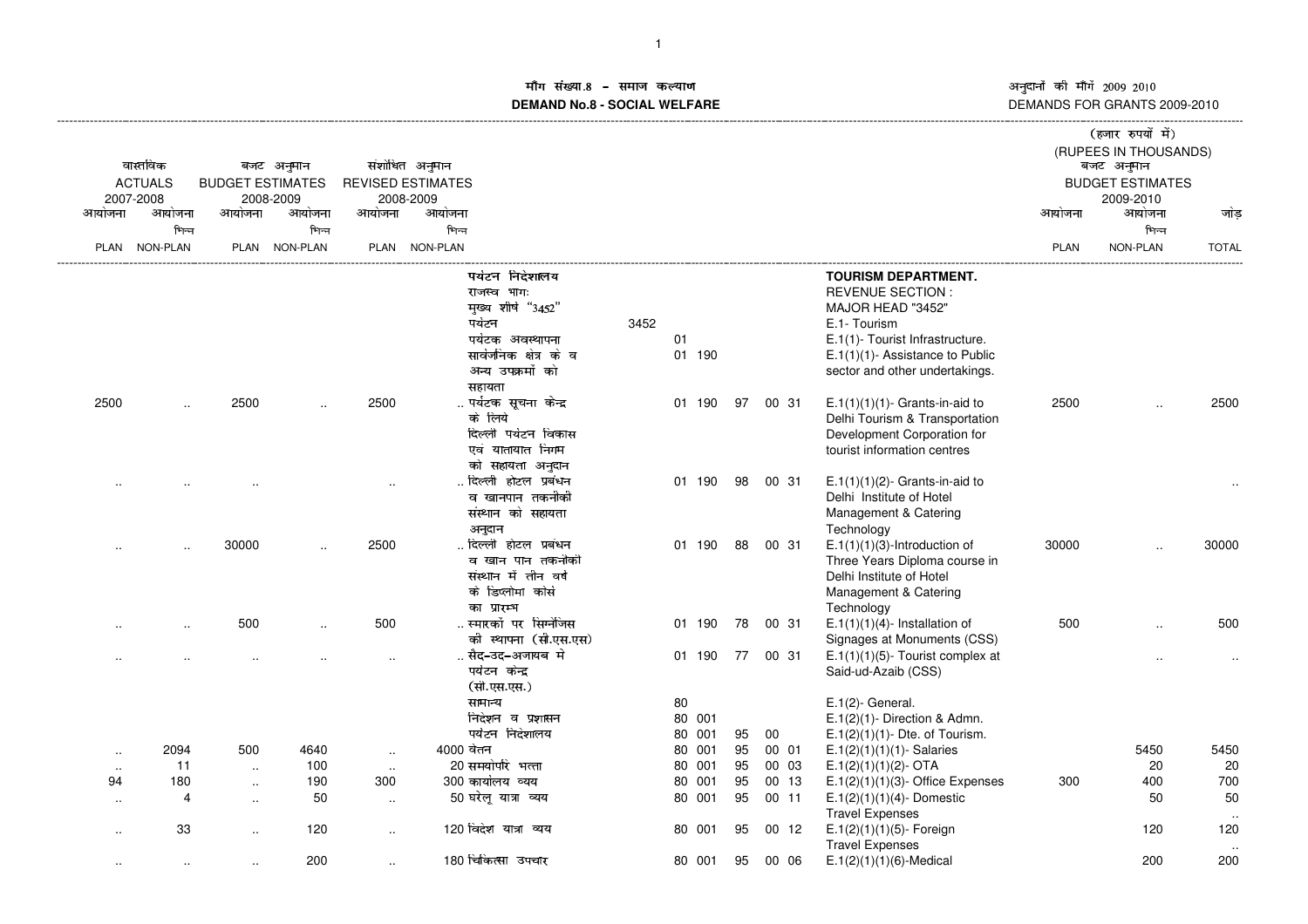## ा संख्या \_ मांग सख्या.8 – समाज कल्याण<br>DEMAND No.8 - SOCIAL WELFARE DI

|               |                     |                         |                     |               |                                                                        |                 |    |       |                                                                                        |               | (हजार रुपयों में)                   |              |
|---------------|---------------------|-------------------------|---------------------|---------------|------------------------------------------------------------------------|-----------------|----|-------|----------------------------------------------------------------------------------------|---------------|-------------------------------------|--------------|
|               | वास्तविक            |                         | बजट अनुमान          |               | संशोधित अनुमान                                                         |                 |    |       |                                                                                        |               | (RUPEES IN THOUSANDS)<br>बजट अनुमान |              |
|               | <b>ACTUALS</b>      | <b>BUDGET ESTIMATES</b> |                     |               | <b>REVISED ESTIMATES</b>                                               |                 |    |       |                                                                                        |               | <b>BUDGET ESTIMATES</b>             |              |
| आयजन          | 2007-2008<br>आयोजना | आयोजना                  | 2008-2009<br>आयोजना | आयोजना        | 2008-2009<br>आयोजना                                                    |                 |    |       |                                                                                        | आयोजना        | 2009-2010<br>आयोजना                 | जोड          |
|               | भिन्न               |                         | भिन्न               |               | भिन्न                                                                  |                 |    |       |                                                                                        |               | भिन्न                               |              |
| PLAN          | NON-PLAN            | PI AN                   | NON-PLAN            | PLAN          | NON-PLAN                                                               |                 |    |       |                                                                                        | <b>PLAN</b>   | NON-PLAN                            | <b>TOTAL</b> |
|               | 117                 |                         | 200                 |               | 200 सूचना तकनीक                                                        | 80 001 95 00 99 |    |       | Treatment<br>$E.1(2)(1)(1)(7)$ -Information                                            |               | 200                                 | 200          |
|               |                     |                         |                     |               |                                                                        |                 |    |       | Technology                                                                             |               |                                     |              |
| 94            | 2439                | 500                     | 5500                | 300           | 4870 जोड-पर्यटन निदेशालय                                               |                 |    |       | Total - Dte. of Tourism.                                                               | 300           | 6440                                | 6740         |
| $\sim$ $\sim$ |                     |                         |                     |               | पर्यटन चालकों. पर्यटन<br>एजेंसियों और भ्रमण<br>एजेंटों को लाइसेंस देना | 80 001          | 90 |       | $E.1(2)(1)(2)$ -Licensing of tour<br>operators, travel agents and<br>excursion agents. |               |                                     |              |
|               | 1099                | $\sim$ $\sim$           | 2170                | $\sim$        | 2100 वेतन                                                              | 80 001          | 90 | 00 01 | $E.1(2)(1)(2)(1)$ - Salaries.                                                          | $\sim$ $\sim$ | 2980                                | 2980         |
|               |                     | $\cdots$                | 60                  | $\sim$ $\sim$ | 20 समयोपरि भत्ता                                                       | 80<br>001       | 90 | 00 03 | $E.1(2)(1)(2)(2) - O.T.A.$                                                             | $\cdots$      | 20                                  | 20           |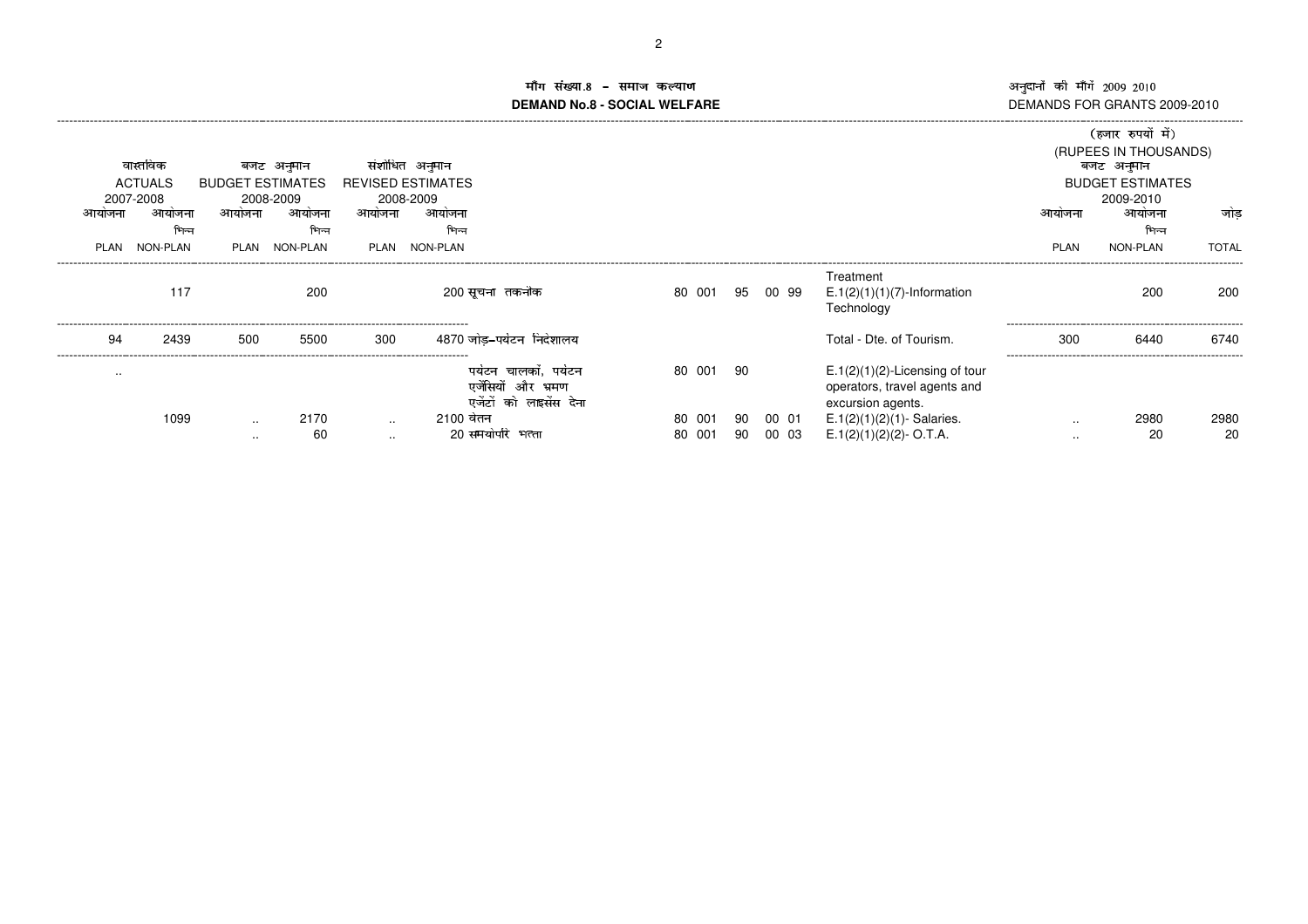ÕÖÓÖר <sup>Ù</sup>ÚÛÖÜÝר <sup>Þ</sup>ßßàá <sup>Þ</sup>ßâß DEMANDS FOR GRANTS 2009-2010

# Å संख्या ÊÌÍ ÇÃÄÎÏÐÄÑÊÄÒÓfÔ**DEMAND No.8 - SOCIAL WELFARE**

|                      |                |                         |                      |           |                                                    |        |    |       |                                                                  |                               | (हजार रुपयों में)                   |              |
|----------------------|----------------|-------------------------|----------------------|-----------|----------------------------------------------------|--------|----|-------|------------------------------------------------------------------|-------------------------------|-------------------------------------|--------------|
|                      | वास्तविक       |                         | बजट अनुमान           |           | संशोधित अनुमान                                     |        |    |       |                                                                  |                               | (RUPEES IN THOUSANDS)<br>बजट अनुमान |              |
|                      | <b>ACTUALS</b> | <b>BUDGET ESTIMATES</b> |                      |           | <b>REVISED ESTIMATES</b>                           |        |    |       |                                                                  |                               | <b>BUDGET ESTIMATES</b>             |              |
|                      | 2007-2008      |                         | 2008-2009            |           | 2008-2009                                          |        |    |       |                                                                  |                               | 2009-2010                           |              |
| आयोजना               | आयोजना         | आयोजना                  | आयोजना               | आयोजना    | आयोजना                                             |        |    |       |                                                                  | आयोजना                        | आयोजना                              | जोड          |
|                      | भिन्न          |                         | भिन्न                |           | भिन्न                                              |        |    |       |                                                                  |                               | भिन्न                               |              |
| PLAN                 | NON-PLAN       |                         | PLAN NON-PLAN        |           | PLAN NON-PLAN                                      |        |    |       |                                                                  | <b>PLAN</b>                   | NON-PLAN                            | <b>TOTAL</b> |
|                      |                |                         |                      |           |                                                    |        |    |       |                                                                  |                               |                                     |              |
|                      |                |                         | 120                  |           | विदेश यात्रा व्यय                                  | 80 001 | 90 | 00 12 | $E.1(2)(1)(2)(3)$ - Foreign Travel<br>Expenses                   |                               |                                     |              |
|                      | $\cdot$ .      | $\ddot{\phantom{a}}$    | 60                   | $\cdot$   | 60 घरेलू यात्रा व्यय                               | 80 001 | 90 | 00 11 | $E.1(2)(1)(2)(4)$ -Domestic Travel<br>Expenses                   | $\cdot$                       | 60                                  | 60           |
|                      | 343            | $\ddotsc$               | 390                  | $\sim$    | 350 कार्यालय व्यय                                  | 80 001 | 90 | 00 13 | $E.1(2)(1)(2)(5)$ -Office Expenses                               |                               | 400                                 | 400          |
|                      | 45             | $\ddotsc$               | 100                  | $\ddotsc$ | 100 चिकित्सा उपचार                                 | 80 001 | 90 | 00 06 | $E.1(2)(1)(2)(6)$ -Medical                                       | $\ddot{\phantom{a}}$          | 100                                 | 100          |
|                      |                |                         |                      |           |                                                    |        |    |       | Treatment                                                        |                               | ---------------                     |              |
|                      | 1487           |                         | 2900                 | $\sim$    | 2630 जोड-पर्यटन चालकों.<br>--पर्यटन एर्जेंसियों और |        |    |       | Total - Licencing of Tour<br>Operators, Travel Agents            | ----------------------------- | 3560                                | 3560         |
|                      |                |                         |                      |           | भ्रमण एजेंटों को                                   |        |    |       | and Excursion Agents                                             |                               |                                     |              |
|                      |                |                         |                      |           | लाइसेंस देना                                       |        |    |       |                                                                  |                               |                                     |              |
|                      |                |                         |                      |           |                                                    | 80 104 |    |       | $E.1(2)(2)$ - Promotion & Publicity                              |                               |                                     |              |
|                      | $\ddotsc$      | 200                     | $\ddot{\phantom{a}}$ | 200       | चौदहवीं का चाँद त्यौहार                            | 80 104 | 79 | 00 42 | $E.1(2)(2)(1)$ -Celebration of                                   | 200                           | $\ddot{\phantom{a}}$                | 200          |
| $\cdot$ .            |                |                         |                      |           | का समारोह (सीएसएस)                                 |        |    |       | Chodvinka Chand Festival (CSS)                                   |                               |                                     |              |
| 200                  |                | 500                     | $\ddotsc$            | 100       | जहाँ ए खुसरों त्यौहार                              | 80 104 | 97 | 00 31 | $E.1(2)(2)(2)$ - Grant-in-aid to                                 | 500                           | $\ddot{\phantom{a}}$                | 500          |
|                      | $\ddotsc$      |                         |                      |           | मनाने के लिये                                      |        |    |       | DTTDC for celebration of                                         |                               |                                     |              |
|                      |                |                         |                      |           | डी.टी.टी.डी.सी. को                                 |        |    |       | 'Jahan-E-Khusru' festival (CSS)                                  |                               |                                     |              |
|                      |                |                         |                      |           |                                                    |        |    |       |                                                                  |                               |                                     |              |
|                      |                |                         |                      |           | सहायता अनुूदान (सीएसएस)                            |        |    |       |                                                                  |                               |                                     |              |
| 35070                | $\ddotsc$      | 40000                   |                      | 10000     | दिल्ली एक गंतव्य-                                  | 80 104 | 71 | 00 42 | $E.1(2)(2)(3)$ - Promotion of                                    | 15000                         | $\ddot{\phantom{a}}$                | 15000        |
|                      |                |                         |                      |           | पर्यटन को प्रोत्साहन                               |        |    |       | tourism - Delhi as a destination                                 |                               |                                     |              |
| 30000                | $\ddotsc$      | 29500                   |                      | 4700      | पर्यटन आधारभूत                                     | 80 104 | 70 | 00 42 | $E.1(2)(2)(4)$ - Tourism                                         | 4700                          | $\ddotsc$                           | 4700         |
|                      |                |                         |                      |           | ढॉचा                                               |        |    |       | infrastructure                                                   |                               |                                     |              |
|                      |                |                         |                      |           | आतिथ्य सत्कार सहित                                 | 80 104 | 96 |       | $E.1(2)(2)(5)$ - Domestic                                        |                               |                                     |              |
|                      |                |                         |                      |           | घरेलू प्रोत्साहन एवं                               |        |    |       | promotion and publicity                                          |                               |                                     |              |
|                      |                |                         |                      |           | प्रचार                                             |        |    |       | including hospitality                                            |                               |                                     |              |
| 1000                 |                |                         |                      |           | शास्त्रीय नृत्यों का<br>अनन्या समारोह              | 80 104 | 96 | 99 42 | $E.1(2)(2)(5)(1)$ - Ananya Festival<br>of Classical Dances (CSS) |                               |                                     |              |
|                      |                |                         |                      |           | (सीएसएस)                                           |        |    |       |                                                                  |                               |                                     |              |
| $\ddot{\phantom{a}}$ |                |                         |                      |           | आइ.ए.ए.एफ. विश्व                                   | 80 104 | 96 | 98 42 | E.1(2)(2)(5)(2)- IAAF World                                      |                               |                                     |              |
|                      |                |                         |                      |           | अर्घ मैराथन                                        |        |    |       | Half Marathan Championship                                       |                               |                                     |              |
|                      |                |                         |                      |           | चैंपियनशिप (सीएसएस)                                |        |    |       | (CSS)                                                            |                               |                                     |              |
|                      |                |                         |                      |           | सार्वजनिक क्षेत्र एवं                              | 80 190 |    |       | E.1(2)(3)-Assistance to Public                                   |                               |                                     |              |
|                      |                |                         |                      |           | अन्य उपकमों को                                     |        |    |       | Sector & Other Undertakings                                      |                               |                                     |              |
|                      |                |                         |                      |           | सहायता                                             |        |    |       |                                                                  |                               |                                     |              |
| 400                  | $\cdot$        | 500                     |                      | 500       | उद्यान महोत्सव                                     | 80 190 | 99 | 00 31 | $E.1(2)(3)(1)$ -Grant-in-aid to                                  | 500                           | $\ddot{\phantom{a}}$                | 500          |
|                      |                |                         |                      |           | मनाने के लिए दि.प.                                 |        |    |       | DTTDC for celebration of                                         |                               |                                     |              |
|                      |                |                         |                      |           | एवं प.वि. निगम को                                  |        |    |       | Garden Festival(CSS)                                             |                               |                                     |              |
|                      |                |                         |                      |           |                                                    |        |    |       |                                                                  |                               |                                     |              |
|                      |                |                         |                      |           |                                                    |        |    |       |                                                                  |                               |                                     |              |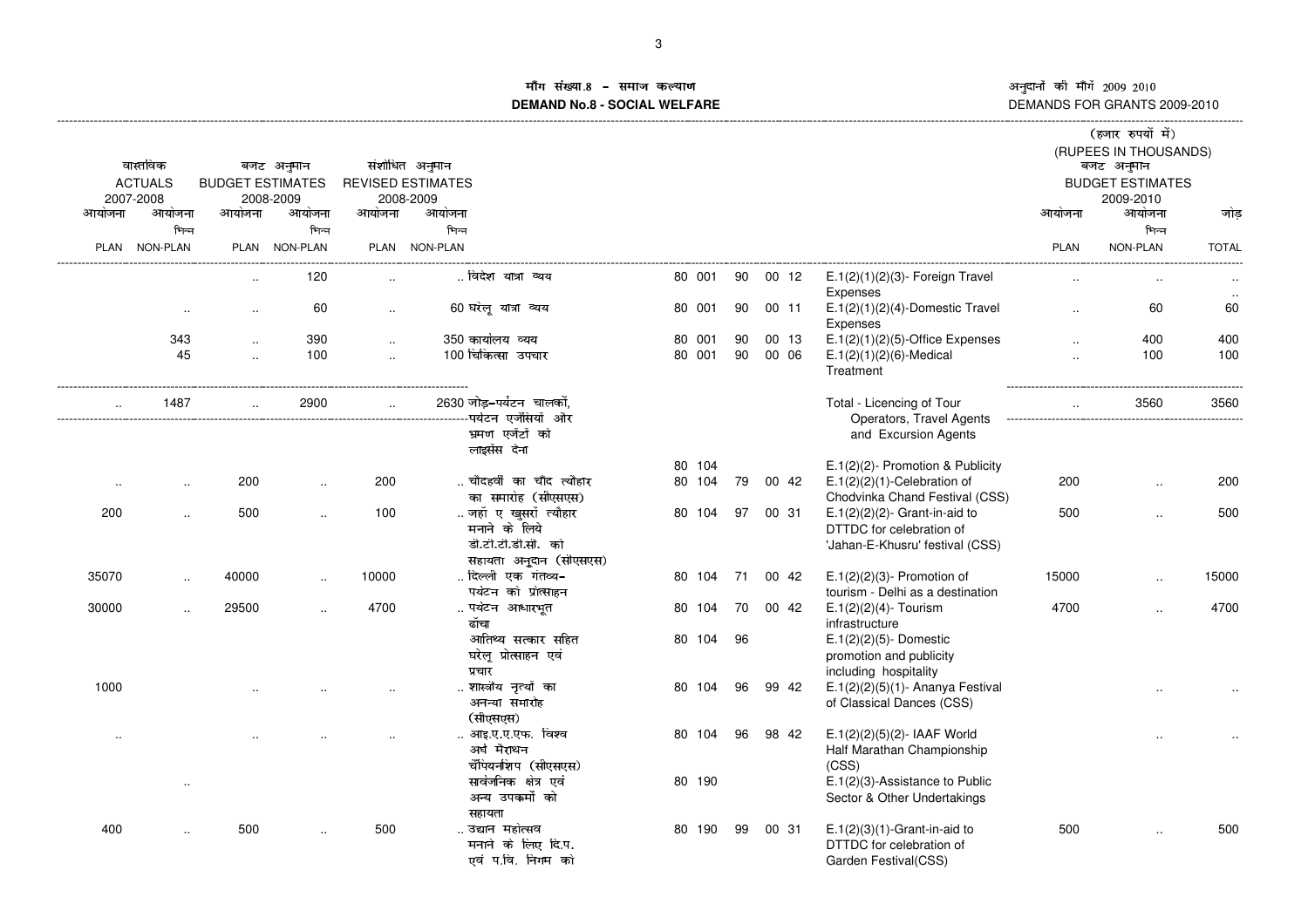**Sales State** 

## माँग संख्या. ™। सख्या.8 − समाज कल्याण<br>DEMAND No.8 - SOCIAL WELFARE DE

|                     | वास्तविक<br><b>ACTUALS</b>   | <b>BUDGET ESTIMATES</b> | बजट अनुमान                   |                 | संशोधित अनुमान<br><b>REVISED ESTIMATES</b> |                                                                                                                |        |    |       |                                                                                                                 |                              | (हजार रुपयों में)<br>(RUPEES IN THOUSANDS)<br>बजट अनुमान<br><b>BUDGET ESTIMATES</b> |                    |
|---------------------|------------------------------|-------------------------|------------------------------|-----------------|--------------------------------------------|----------------------------------------------------------------------------------------------------------------|--------|----|-------|-----------------------------------------------------------------------------------------------------------------|------------------------------|-------------------------------------------------------------------------------------|--------------------|
| आयोजना              | 2007-2008<br>आयोजना<br>भिन्न | आयोजना                  | 2008-2009<br>आयोजना<br>भिन्न | आयोजना          | 2008-2009<br>आयोजना<br>भिन्न               |                                                                                                                |        |    |       |                                                                                                                 | आयोजना                       | 2009-2010<br>आयोजना<br>भिन्न                                                        | जोड़               |
|                     | PLAN NON-PLAN                |                         | PLAN NON-PLAN                |                 | PLAN NON-PLAN                              |                                                                                                                |        |    |       |                                                                                                                 | <b>PLAN</b>                  | NON-PLAN                                                                            | <b>TOTAL</b>       |
|                     |                              |                         |                              |                 |                                            | को सहायता अनुदान<br>(सीएसएस)                                                                                   |        |    |       |                                                                                                                 |                              |                                                                                     |                    |
| 900                 | $\cdot$ .                    | 1000                    | $\ddot{\phantom{a}}$         | 1000            |                                            | कुतुब महोत्सव<br>मनाने के लिए दि.प.<br>एवं प.वि. निगम को<br>को सहायता अनुदान<br>(सीएसएस)                       | 80 190 | 98 | 00 31 | $E.1(2)(3)(2)$ -Grant-in aid to<br>DTTDC for celebration of<br><b>Qutab Festival(CSS)</b>                       | 1000                         | $\cdot$                                                                             | 1000               |
|                     |                              |                         |                              |                 |                                            | रोशनारा महोत्सव<br>मनाने के लिए दि.प.<br>एवं प.वि. निगम को<br>को सहायता अनुदान<br>(सीएसएस)                     | 80 190 | 97 | 00 31 | $E.1(2)(3)(3)$ -Grant-in aid to<br>DTTDC for celebration of<br>Roshnara Festival(CSS)                           |                              |                                                                                     |                    |
|                     |                              | 500                     |                              | 500             |                                            | विद्यमान वैबसाइट एवं<br>ई-वाणिज्य सुविधा के<br>उत्थान के लिए<br>दि.प.एवं प.वि.नि. को<br>सहायता अनुदान (सीएसएस) | 80 190 | 95 | 00 31 | $E.1(2)(3)(4)$ -Grant-in aid to DT&<br>TDC for revamping of existing<br>Website and E-commerce<br>facility(CSS) | 500                          | $\cdot$                                                                             | 500                |
|                     | 1417                         |                         |                              |                 |                                            | . दिल्ली में दोहा एशियन खेलों<br>की टॉर्च रिले के लिए<br>दि.प.एवं प.वि.नि. को<br>सहायता अनुदान                 | 80 190 | 94 | 00 31 | $E.1(2)(3)(5)$ -Grant-in aid to<br>DTTDC for the Torch Relay<br>of Doha Asian Games in Delhi                    |                              |                                                                                     |                    |
| 57100               |                              | 1000                    |                              | 100             |                                            | छावला एवं कंगनहेडी<br>जल कौड़ाओं के लिए को<br>दि.प.एवं प.वि.नि. को<br>सहायता अनुदान (सी.एस.एस.)                | 80 190 | 93 | 00 31 | $E.1(2)(3)(6)$ -Grant-in aid to<br>DT&TDC for Chhawla and<br>Kanganheri water sports<br>(CSS)                   | 100                          |                                                                                     | 100                |
| 127264              | 5343                         | 106700                  | 8400                         | 22900           |                                            | 7500 जोड़-मुख्य शीर्ष "3452"                                                                                   |        |    |       | TOTAL - MAJOR HEAD"3452"                                                                                        | 55800                        | 10000<br>.                                                                          | 65800              |
| 127264              | 5343                         | 106700                  | 8400                         | 22900           | .                                          | 7500 जोड़-राजस्व भागः                                                                                          |        |    |       | TOTAL - REVENUE SECTION                                                                                         | --------<br>55800<br>------- | 10000                                                                               | 65800              |
| 127264<br>$\cdot$ . | 5343<br>$\sim$               | 106700<br>$\cdot$ .     | 8400<br>$\sim$               | 22900<br>$\sim$ | 7500<br>$\sim$ $\sim$                      | स्वीकृत<br>भारित                                                                                               |        |    |       | Voted<br>Charged                                                                                                | 55800<br>$\cdot$ .           | 10000<br>$\cdot$ .                                                                  | 65800<br>$\ddotsc$ |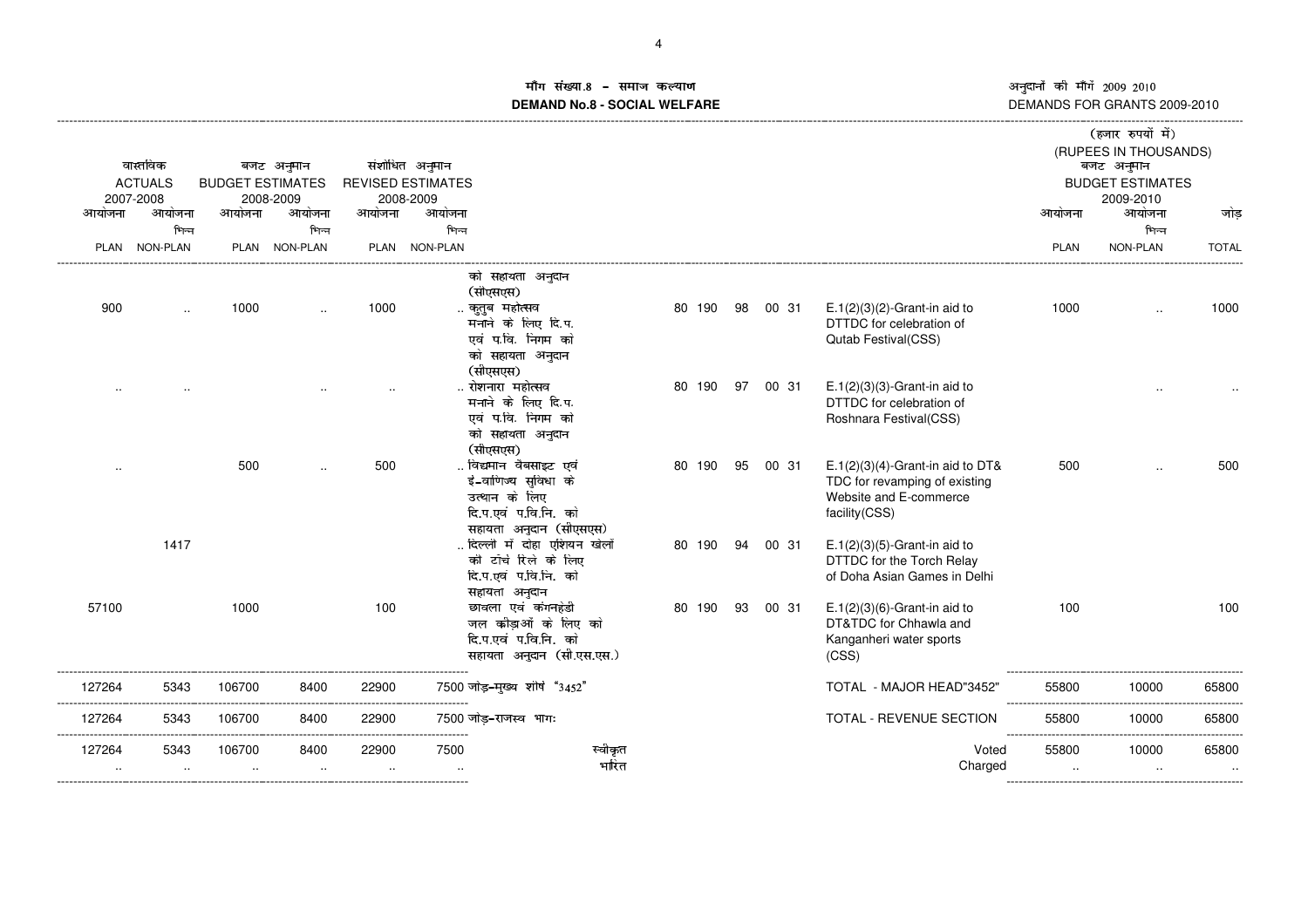^\_`QabcdQRSRSeV

### ाँग संख्या EGH B>?IJK?LE?MN!O**DEMAND No.8 - SOCIAL WELFARE**

|        |                |                         |               |        |                          |                           |         |        |    |       |                                    |             | (हजार रुपया म)                      |              |
|--------|----------------|-------------------------|---------------|--------|--------------------------|---------------------------|---------|--------|----|-------|------------------------------------|-------------|-------------------------------------|--------------|
|        | वास्तविक       |                         | बजट अनुमान    |        | संशोधित अनुमान           |                           |         |        |    |       |                                    |             | (RUPEES IN THOUSANDS)<br>बजट अनुमान |              |
|        | <b>ACTUALS</b> | <b>BUDGET ESTIMATES</b> |               |        | <b>REVISED ESTIMATES</b> |                           |         |        |    |       |                                    |             | <b>BUDGET ESTIMATES</b>             |              |
|        | 2007-2008      |                         | 2008-2009     |        | 2008-2009                |                           |         |        |    |       |                                    |             | 2009-2010                           |              |
| आयोजना | आयोजना         | आयोजना                  | आयोजना        | आयोजना | आयोजना                   |                           |         |        |    |       |                                    | आयोजना      | आयोजना                              | जोड़         |
|        | भिन्न          |                         | भिन्न         |        | भिन्न                    |                           |         |        |    |       |                                    |             | भिन्न                               |              |
|        | PLAN NON-PLAN  |                         | PLAN NON-PLAN |        | PLAN NON-PLAN            |                           |         |        |    |       |                                    | <b>PLAN</b> | NON-PLAN                            | <b>TOTAL</b> |
|        |                |                         |               |        |                          | पूँजी भागः                |         |        |    |       | <b>CAPITAL SECTION:</b>            |             |                                     |              |
|        |                |                         |               |        |                          | मुख्य शीर्ष "5452"        |         |        |    |       | MAJOR HEAD "5452"                  |             |                                     |              |
|        |                |                         |               |        |                          | पर्यटन पर पूँजी का        | 5452    |        |    |       | EE.1- Capital Outlay on            |             |                                     |              |
|        |                |                         |               |        |                          | परिव्यय                   |         |        |    |       | Tourism                            |             |                                     |              |
|        |                |                         |               |        |                          | सामान्य                   |         | 80     |    |       | EE.1(1)- General.                  |             |                                     |              |
|        |                |                         |               |        |                          | सार्वजनिक क्षेत्र के      |         | 80 190 |    |       | EE.1(1)(1)- Investment in Public   |             |                                     |              |
|        |                |                         |               |        |                          | तथा अन्य उपक्रमों         |         |        |    |       | Sector and other undertakings.     |             |                                     |              |
|        |                |                         |               |        |                          | में निवेश                 |         |        |    |       |                                    |             |                                     |              |
|        |                |                         |               |        |                          | दिल्ली  पर्यटनविकास       |         | 80 190 | 60 | 00 42 | EE.1(1)(1)(1)- Share Capital to    |             |                                     |              |
|        |                |                         |               |        |                          | निगम को पूँजी निवेश       |         |        |    |       | Delhi Tourism Development          |             |                                     |              |
|        |                |                         |               |        |                          |                           |         |        |    |       | Corporation.                       |             |                                     |              |
|        |                |                         |               |        |                          | पर्यटन आधारभूत            |         | 80 190 | 75 | 00 42 | EE.1(1)(1)(2)- Tourism             |             |                                     |              |
|        |                |                         |               |        |                          | ढॉचा                      |         |        |    |       | infrastructure                     |             |                                     |              |
|        |                |                         |               |        |                          | अन्य व्यय                 |         | 01 800 |    |       | EE.1(1)(2)-Other Expenditure       |             |                                     |              |
|        |                |                         |               |        |                          | पीतमपुरा में दिल्ली हाट   |         | 01 800 | 82 | 00 42 | EE.1(1) $(2)(1)$ - Development of  |             |                                     |              |
|        |                |                         |               |        |                          | का विकास (सीएसएस)         |         |        |    |       | Delhi Haat at Pitampura (CSS)      |             |                                     |              |
|        |                |                         |               |        |                          |                           |         |        |    |       |                                    |             |                                     |              |
|        |                |                         |               |        |                          | जोड़-मुख्य शीर्ष "5452"   |         |        |    |       | TOTAL - MAJOR HEAD"5452'           |             |                                     |              |
|        |                |                         |               |        |                          | मुख्य शीर्ष "7452"        | 7452    |        |    |       | MAJOR HEAD "7452"                  |             |                                     |              |
|        |                |                         |               |        |                          | पर्यटन के लिए ऋण          |         | 01     |    |       | EE.2- Loan for Tourism             |             |                                     |              |
|        |                |                         |               |        |                          | पर्यटन अवस्थापना          |         | 01 190 |    |       | EE.2(1)- Tourism Infrastructure    |             |                                     |              |
|        |                |                         |               |        |                          | सार्वजनिक क्षेत्र एवं     |         | 01 190 | 97 |       | EE.2(1)(1)- Loan to Public Sector  |             |                                     |              |
|        |                |                         |               |        |                          | अन्य उपकर्मों को ऋण       |         |        |    |       | and other undertakings             |             |                                     |              |
|        |                | 50000                   |               |        |                          | पर्यटन भवन निर्माण        |         | 01 190 | 97 | 00 55 | EE.2(1)(1)(1)- Infrastructure Loan |             |                                     |              |
|        |                |                         |               |        |                          | लिए डी.टी. व टीडीसी       |         |        |    |       | to DT & TDC                        |             |                                     |              |
|        |                |                         |               |        |                          | વરા ૠા                    |         |        |    |       |                                    |             |                                     |              |
|        |                |                         |               |        |                          |                           |         |        |    |       |                                    |             |                                     |              |
|        |                | 50000                   |               |        |                          | . जोड़-मुख्य शीर्ष "7452" |         |        |    |       | TOTAL - MAJOR HEAD"7452"           |             |                                     |              |
|        |                | 50000                   |               |        |                          | जोड़-पूँजी भागः           |         |        |    |       | TOTAL - CAPITAL SECTION            |             |                                     |              |
|        |                |                         |               |        |                          |                           |         |        |    |       |                                    |             |                                     |              |
|        |                | 50000                   |               |        |                          |                           | स्वीकृत |        |    |       | Voted                              |             |                                     |              |
|        |                | $\ddotsc$               |               |        |                          |                           | भारित   |        |    |       | Charged                            |             |                                     |              |
|        |                |                         |               |        |                          |                           |         |        |    |       |                                    |             |                                     |              |